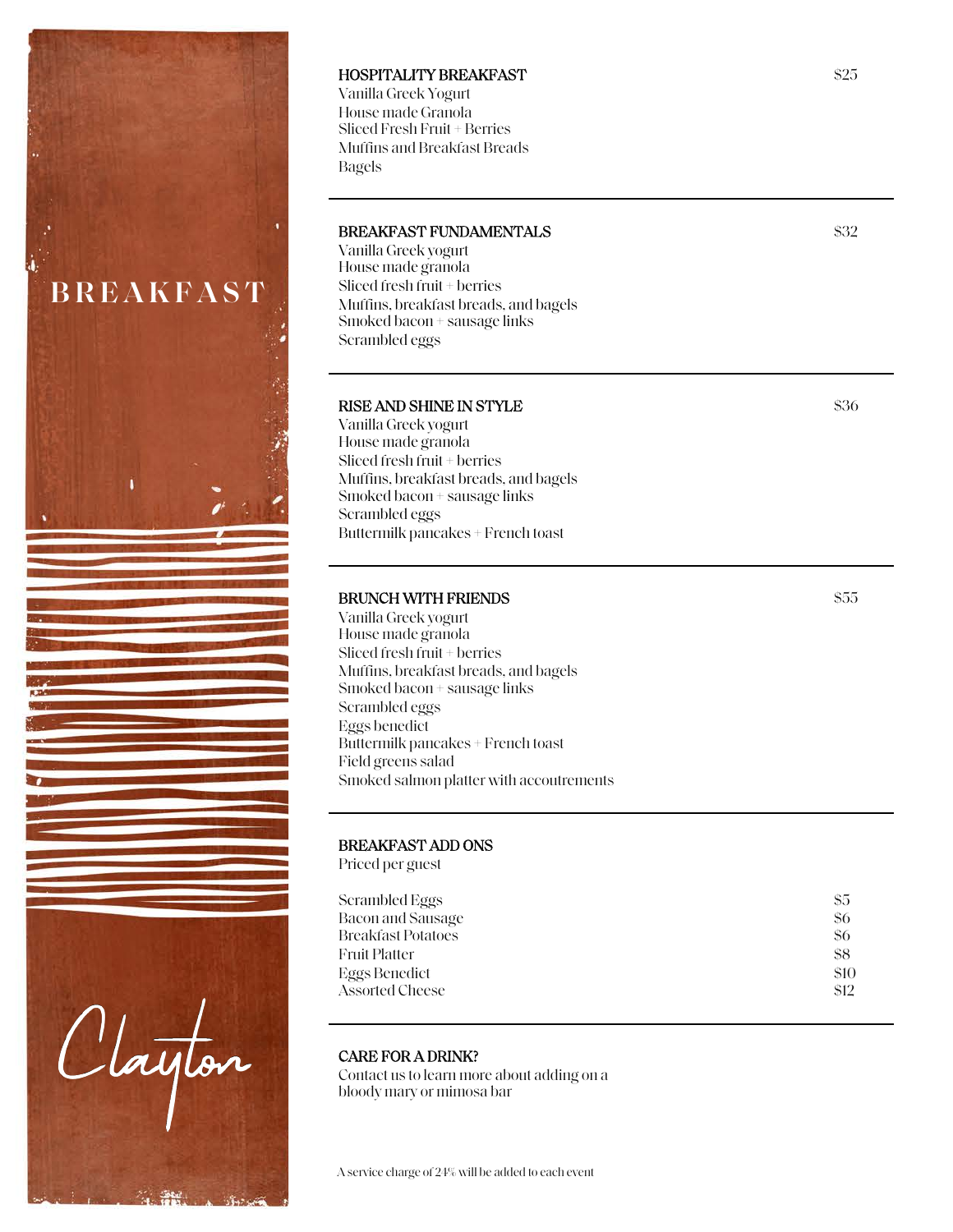

## TAKE A BREAK!

(All breaks are served for a period of 1 hour)

| <b>Energy Station</b><br>Fresh juices with an energy boost, whole fruit, and granola bars                                                      | \$12/guest<br>\$6/refresh |
|------------------------------------------------------------------------------------------------------------------------------------------------|---------------------------|
| Coffee + Biscotti<br>Local Coffee and an assortment of cookies and biscotti                                                                    | \$12/guest<br>\$6/refresh |
| Sweet + Salty<br>Roasted salted peanuts, BBQ spice popcorn, rice crispy bars, salted dark<br>chocolate brownies, and chocolate dipped pretzels | $$12/g$ uest              |
| Healthy Living<br>Fresh whole fruit, granola bars, vanilla yogurts, local jerky                                                                | \$15/guest                |
| <b>Ice Cream Social</b><br>Locally sourced frozen yogurt with a variety of toppings and sauces                                                 | \$18/guest                |

\$55/guest

\$8/guest

\$10/guest

## SANDWICH ARTISTRY BUFFET

Roast turkey, smoked ham, and salami, and marinated vegetables served with a variety of breads, and accoutrements. Includes chips, granola bars, and assorted cookies

### DELI BUFFET

| Available as a boxed lunch for an additional \$4/guest<br>Choose 2 sandwiches | $$25/g$ uest |
|-------------------------------------------------------------------------------|--------------|
| Choose 3 sandwiches                                                           | \$38/guest   |
| Sandwiches (Available on local sourdough, brioche rolls, whole grain or       |              |
| lettuce wraps)                                                                |              |
| Roast beef and cheddar<br>$\bullet$                                           |              |
| • Smoked turkey and gouda                                                     |              |
|                                                                               |              |

- Smoked ham and swiss
- Muffuletta
- Baba ganoush and marinated vegetables

Choose 1: Soups (served with sourdough rolls)

- Tomato basil
- Potato Leek
- Chicken and escarole
- **Minestrone**

Choose 1: Salads

- Little gem lettuce with radish, fennel, and lemon vinaigrette
- Farro, marinated vegetables, and arugula pesto
- Roasted beets, pistachio, citrus-dill yogurt dressing
- Charred broccoli salad with miso bagna cauda, lemon, and breadcrumbs

A service charge of 24% will be added to each event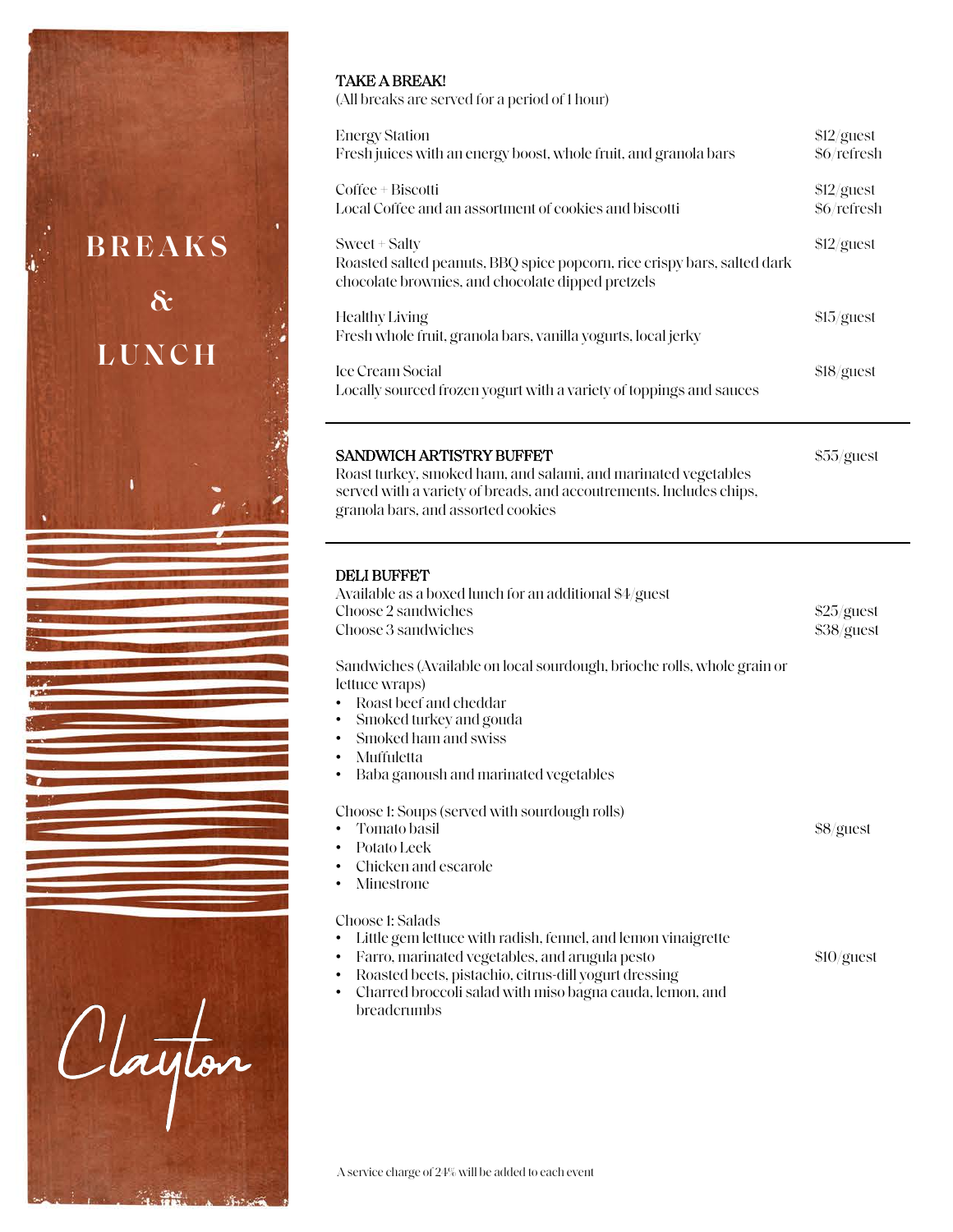

## CHOOSE FROM:

3 courses (choice of soup or salad, main course and dessert), 4 courses (choice of soup or salad, appetizer, main course and dessert)

# SOUPS (CHOOSE 1)

Served with sourdough rolls

- Tomato basil
- Potato Leek
- Chicken and escarole
- **Minestrone**

## OR

### SALADS (CHOOSE 1)

- Little gem lettuce with radish, fennel, and lemon vinaigrette
- Farro, marinated vegetables, and arugula pesto
- Roasted beets, pistachio, citrus-dill yogurt dressing
- Charred broccoli salad with miso bagna cauda, lemon, and breadcrumbs

## APPETIZERS (CHOOSE 1 FOR 4 COURSE OPTION)

Additional \$10 per guest

- Marinated scallop crudo with meyerlemon and chive
- Seasonal farro "risotto" with parmesan cheese
- Heirloom tomato, burrata cheese, and saba vinaigrette
- Crispy potato gnocchi with market vegetable medley
- Crab cakes with lemon-herb frisee salad and citrus aioli

## MAIN COURSES (CHOOSE UP TO 2)

- Slow baked salmon with melted leeks, braised fennel, and olive tapenade \$45
- Grilled eggplant with summer vegetable mélange and hazelnut romesco
- Braised short ribs with taleggio polenta, wild mushroom ragout, and whole grain mustard beef jus \$45
- Lemon-herb roasted chicken with braised kale and cipollini onions \$50
- Pan seared sea bass with sauteed spinach, spring onion, and white wine crème fraîche sauce \$50
- Beef tenderloin served au poivre with whipped potato butter, charred broccolini, and green peppercorn jus \$60

## DESSERTS (CHOOSE 1)

- Meyer lemon meringue tart
- Citrus cheesecake with almond crust
- Oat milk panna cotta with mixed berry compote
- Dark chocolate brownie bars with sea salt
- Milk chocolate praline devil's food cake

A service charge of 24% will be added to each event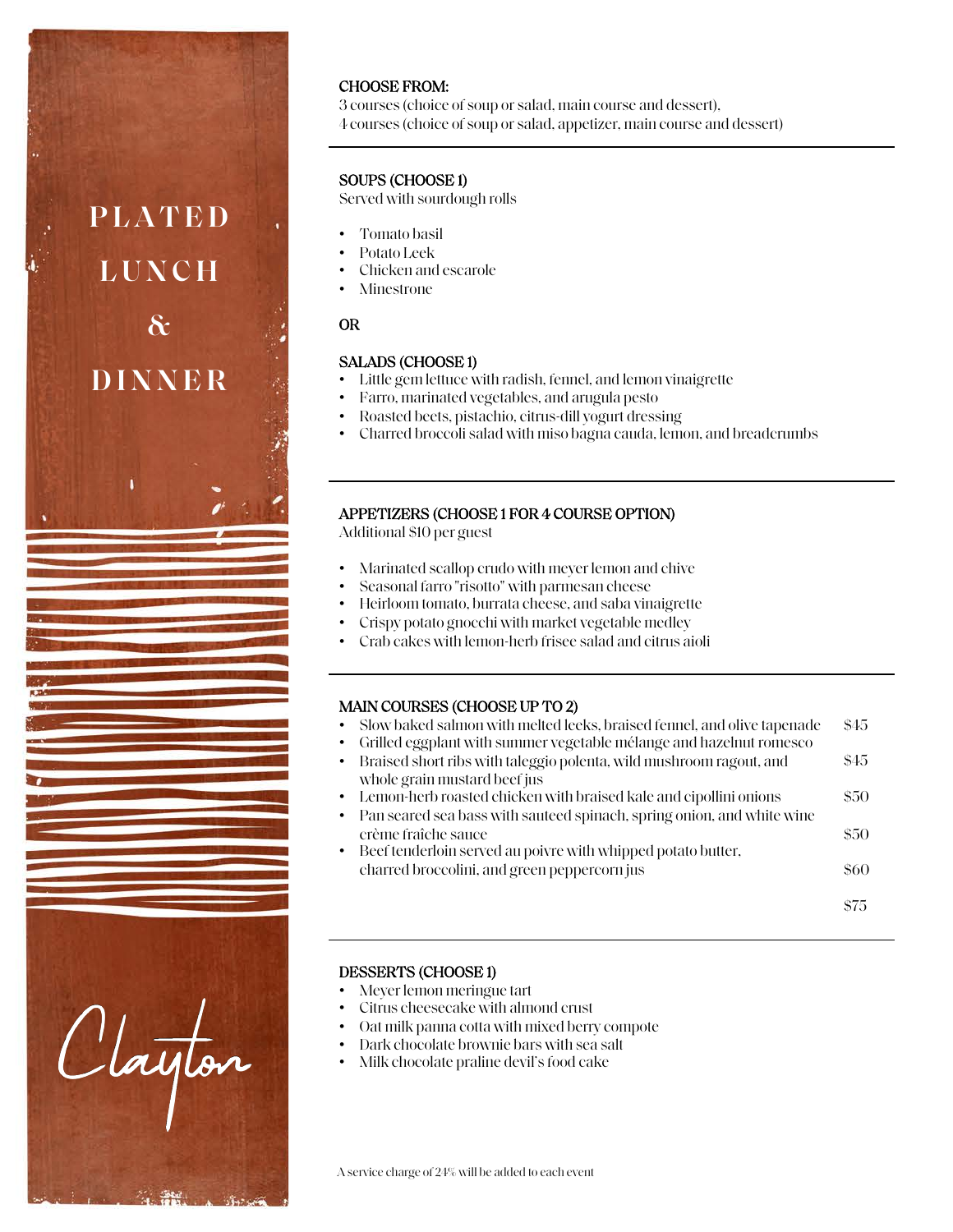### \$50/PERSON

1 salad or soup, 2 composed main courses and 2-piece chef's choice dessert station

### \$60/PERSON

1 salad, 1 soup, 1 appetizer, 2 composed main courses and 2-piece chef's choice dessert station

### SOUPS (CHOOSE 1)

Served with sourdough rolls

- Tomato basil
- Potato Leek
- Chicken and escarole
- **Minestrone**

### OR

**BUFFET** 

**LUNCH** 

**&**

**DINNER**

Clayton

### SALADS (CHOOSE 1)

- Little gem lettuce with radish, fennel, and lemon vinaigrette
- Farro, marinated vegetables, and arugula pesto
- Roasted beets, pistachio, citrus-dill yogurt dressing
- Charred broccoli salad with miso bagna cauda, lemon, and breadcrumbs

### APPETIZERS (CHOOSE 1 FOR 4 COURSE OPTION)

Additional \$10 per guest

- Marinated scallop crudo with meyerlemon and chive
- Seasonal farro "risotto" with parmesan cheese
- Heirloom tomato, burrata cheese, and saba vinaigrette
- Crispy potato gnocchi with market vegetable medley
- Crab cakes with lemon-herb frisee salad and citrus aioli

### MAIN COURSES (CHOOSE UP TO 2)

- Slow baked salmon with melted leeks, braised fennel, and olive tapenade \$45
- Braised short ribs with taleggio polenta, wild mushroom ragout, and \$45
- whole grain mustard beef jus • Lemon-herb roasted chicken with braised kale and cipollini onions \$50
- Pan seared sea bass with sauteed spinach, spring onion, and white wine \$50
- crème fraîche sauce

### DESSERTS (CHOOSE 1)

- Meyer lemon meringue tart
- Citrus cheesecake with almond crust
- Oat milk panna cotta with mixed berry compote
- Dark chocolate brownie bars with sea salt
- Milk chocolate praline devil's food cake

A service charge of 24% will be added to each event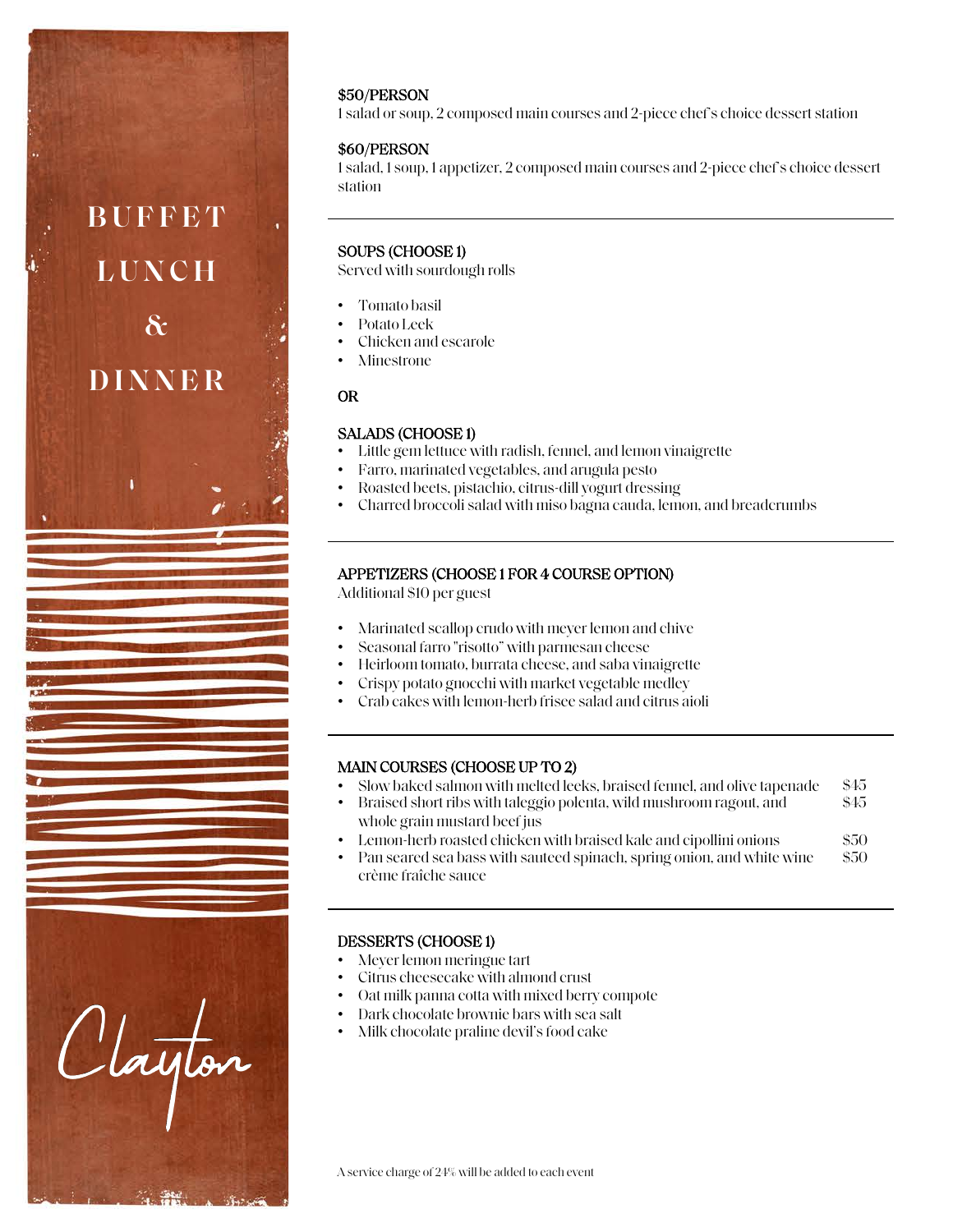

## CHOOSE FROM:

LIGHT 3 pieces per guest (suggested) MEDIUM 6 pieces per guest (suggested) HEAVY 9 pieces per guest (suggested)

## HOT HORS D'OEUVRES

| • Wild mushroom arancini with parsley aioli                | \$5 |
|------------------------------------------------------------|-----|
| • Vegetable spring rolls                                   | \$5 |
| • Zucchini fritters with lemon-garlic yogurt sauce         | \$5 |
| • Caramelized onion tartlets with balsamic and manchego    | \$5 |
| • Crab cakes with citrus aioli and dill                    | \$5 |
| • Chicken satay with crushed peanuts and cilantro          | \$6 |
| • Braised short rib tartlets with pickled mustard seed and | \$6 |
| crispy shallot                                             |     |
| • Sweet and sour pork belly in bao buns                    | \$6 |
| • Lobster Arancini with tarragon aioli                     | \$9 |

## COLD HORS D'OEUVRES

| • Gougeres with gruyere mousse                                  | \$5 |
|-----------------------------------------------------------------|-----|
| • Tuna tartare lettuce cups                                     | \$5 |
| • Salmon rillette toasts                                        | \$5 |
| • Endive spoons with tomato confit, blue cheese, and walnuts    | \$5 |
| • Spicy deviled eggs with harissa and cilantro                  | \$6 |
| • Lox on cucumber, herbed goat cheese, capers, and dill         | \$6 |
| • Smoked trout en croute                                        | \$6 |
| • Ceviche spoons with pickled fresno peppers                    | \$6 |
| Seasonal terrine on country toast with fruit mostarda           | \$9 |
| Caviar and crème fraîche tartlets                               | \$9 |
| Beef tenderloin lettuce wraps with horseradish crème and crispy | \$9 |
| shallots                                                        |     |